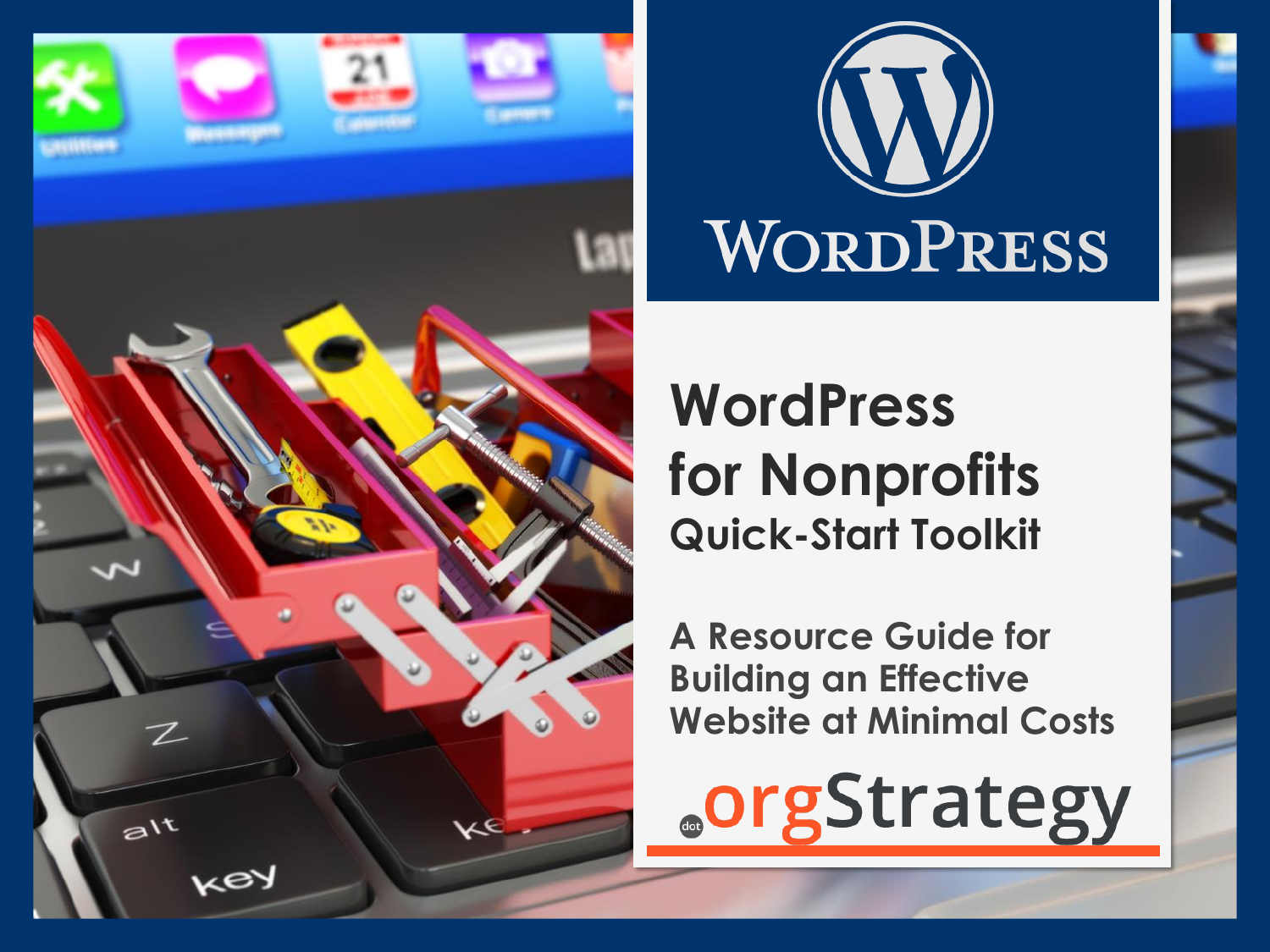### **WordPress Website Hosting**

#### **[DreamHost](https://dreamhost.com/)**

Rated as one of the top web hosting companies today, nonprofits can apply directly to DreamHost for free hosting worth upwards of \$120/yr.



#### **SiteGround [Managed WP Hosting](https://www.siteground.com/go/wordpresssolhosting)**

[Although it doesn't offer a nonprofit discount, SiteGround's](https://www.siteground.com/go/wordpresssolhosting) plans start at \$3.95/mo and offer free WordPress support, free SSL security, CloudFlare, and much more.

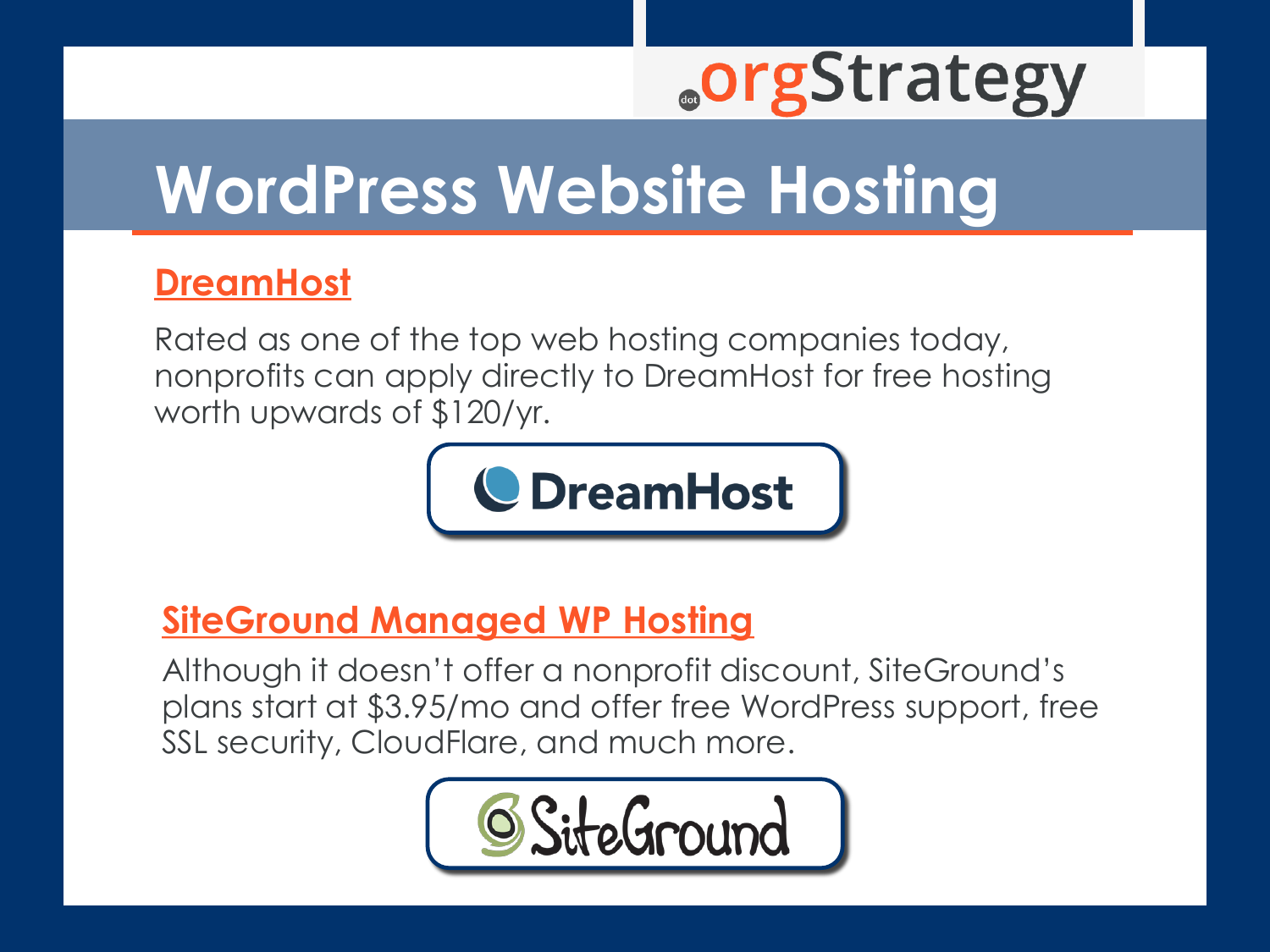#### **WordPress Nonprofit Themes**

There are thousands and thousands of themes available for wordpress which provide design templates and extend functionality. While many of them are free, this is one area where we recommend spending a little bit of money to get a professional quality theme with ongoing customer support.

**Here are our favorite themes to build nonprofit websites.** They're all highly flexible and have great support from their authors, including regular functionality updates.

- **[Enfold](https://themeforest.net/item/enfold-responsive-multipurpose-theme/4519990?s_rank=1)** One of the most popular themes available, with a simple and powerful drag-and-drop builder. (dotOrg Strategy is built on Enfold, as are over 100,000 others). It's \$60 (lifetime) from ThemeForest
- **[Kause](https://themeforest.net/item/kause-multi-purpose-wordpress-theme/6684433)** Developed for nonprofits, as the name implies. \$64 (lifetime) from ThemeForest. *Note: this theme still functions very well, but seems to have stopped releasing new features.*
- **o Divi [from Elegant Themes](https://dotorgstrategy.com/divi)** Divi is more than just a theme, it's also a visual drag-and-drop pagebuilder, and a set of plugins with an entire ecosystem of support, tutorials, and extensions built around it. Elegant Themes reports that it has been purchased over 400,000 times. It's also much more expensive, at \$89/year or \$249 lifetime.

*(Click on theme names to learn more about each.)*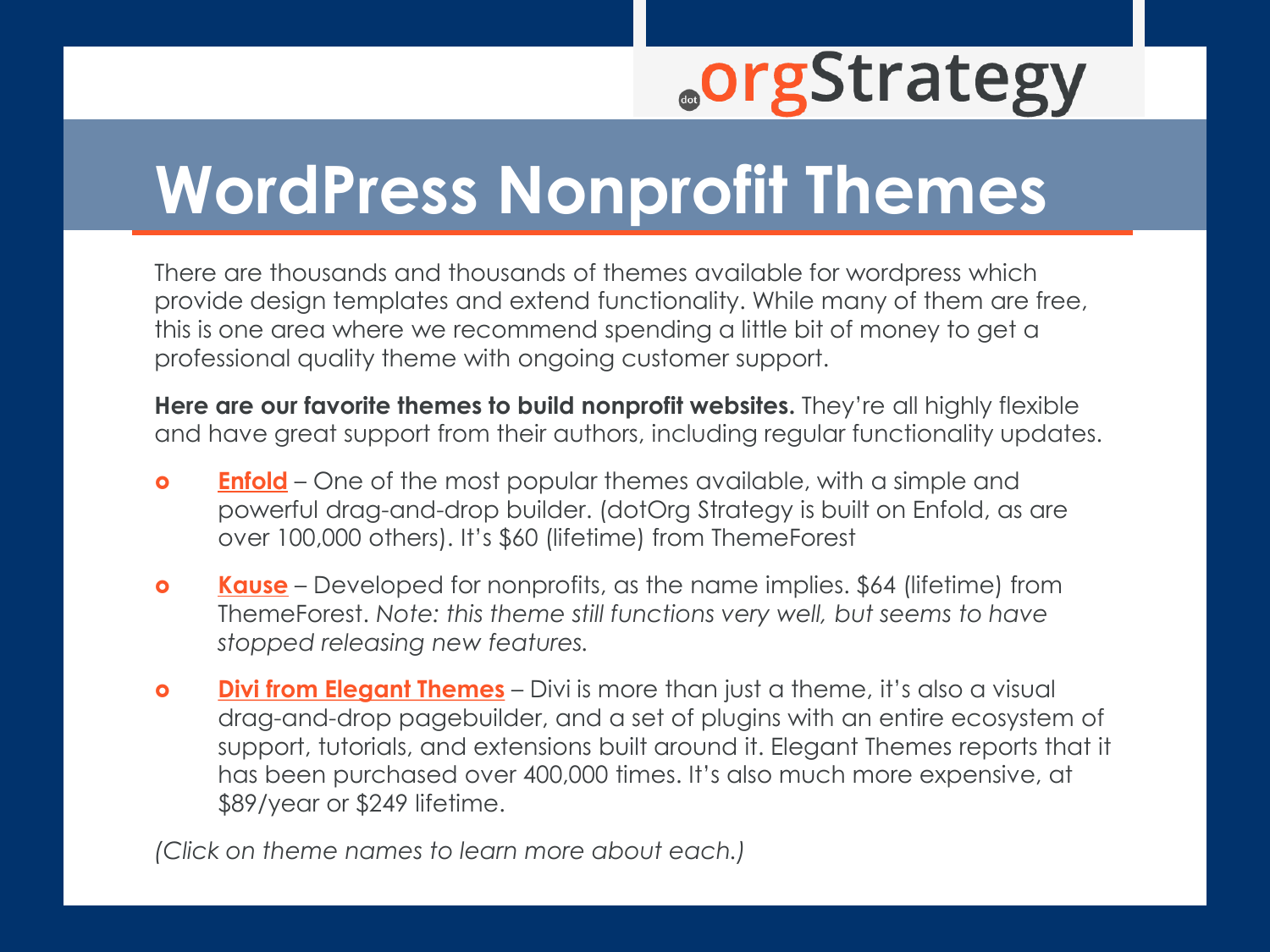# **Plugins: Page Builders**

Most paid themes today have drag-and-drop or other templated building systems. If you find a theme you love that doesn't have one (or want to stick with the one you have but make it easier to edit and update), there are several great plugins that make building pages incredibly easy.

- **SiteOrigin [Page Builder](https://siteorigin.com/page-builder/)** The best free page-builder plugin (in our opinion). Paid addons are available (as "SiteOrigin Premium") to extend functionality
- **[Beaver Builder](https://wordpress.org/plugins/beaver-builder-lite-version/)** Another popular plugin, Beaver Builder Lite is free. Full versions cost \$99 and \$199.
- **Divi [Builder](https://dotorgstrategy.com/divi)** From the same developers as the Divi theme, this page builder engine can work with any theme or website, and can even edit directly on the "front end" of your site (the final page your visitors see). Divi also lets you create templatized elements that you can reuse throughout your site, and offers endless customizability. *(No free version available.)*
- **[Visual Composer](https://vc.wpbakery.com/)** Claiming over 1.5 million users, Visual Composer has a large marketplace of addons created by their team and third-party developers, and comes as the included page builder for many popular themes. *(No free version available.)*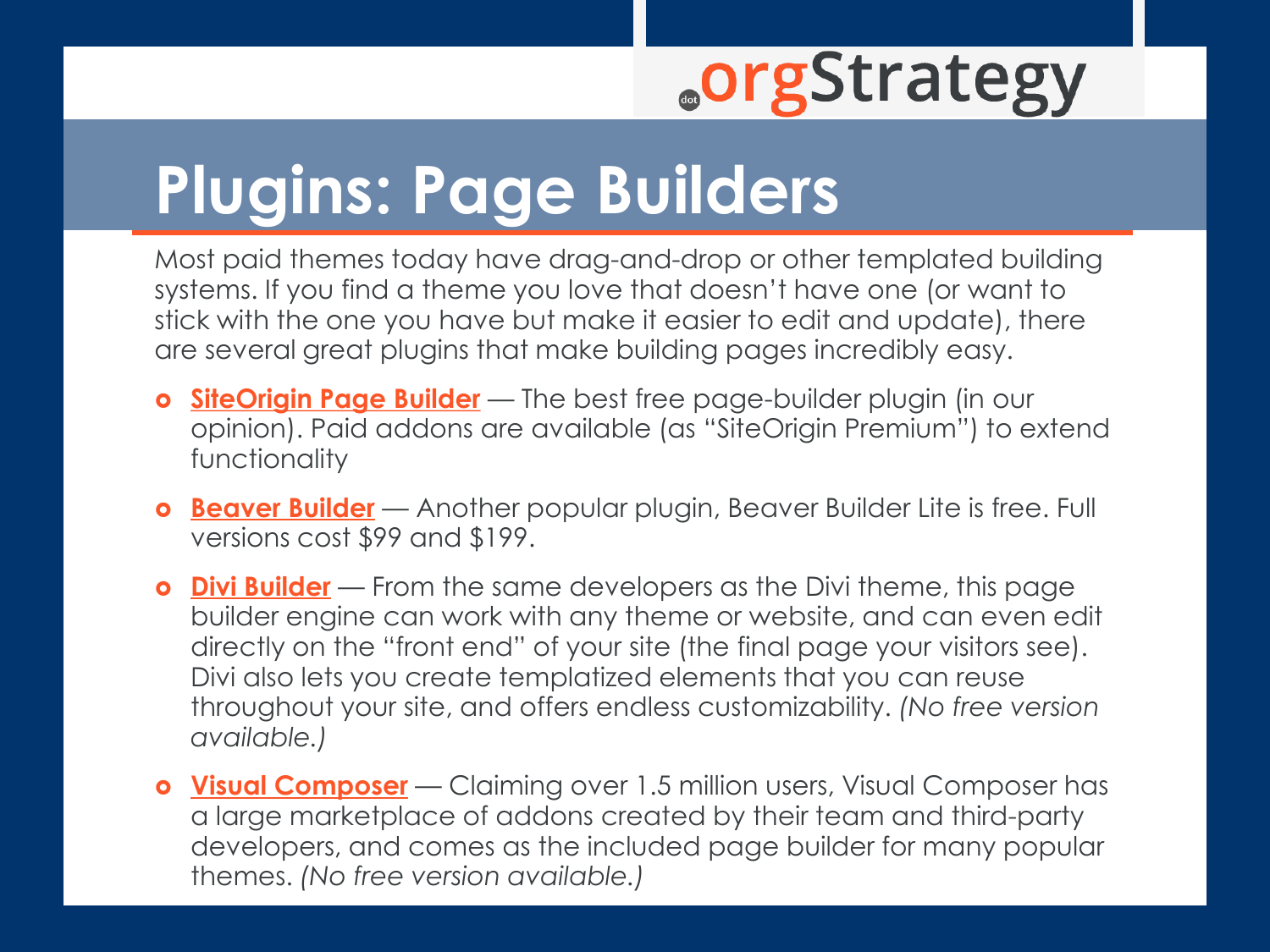# **Plugins: Security**

Just because you're a nonprofit, doesn't mean hackers will be deferential to your website. We've seen many great nonprofit sites hacked, defaced, and worse. Fortunately, there are free WordPress plugins to help protect you against attacks, and recover quickly if something does go wrong.

- **[Sucuri](https://wordpress.org/plugins/sucuri-scanner/)** Probably the most popular security system for WordPress, Sucuri will scan your site for potential vulnerabilities, get notified whenever someone tries to log in with the wrong password, and more.
- **o [Duplicator](https://wordpress.org/plugins/duplicator/)** Things can and do go wrong. Whether your site gets hacked, your server goes down, a new update breaks an important feature, or someone on your team accidentally deleted your homepage…a good backup is an absolute must! There are plenty of options out there for backing up your site, and many hosting plans include periodic backups, but we love Duplicator for its ease of use and power. In a couple of clicks, you can create a complete backup of your website that you can restore in minutes, or move to a new host server without missing a beat!
- **o [Really Simple SSL](https://wordpress.org/plugins/really-simple-ssl/)** These days, making sure that all traffic from your site to your visitor's computer is encrypted (and then decrypted in the browser) is a must. Especially if you have people entering sensitive information when donating, or getting in touch.
	- **o** Secure Sockets Layer is the standard for providing that encryption security (addresses that use "https" instead of just "http"). You can get your security certificate from your hosting company, but to switch your site to automatically use https, no plugin we've found is as simple and effective as Really Simple SSL.

**Note:** Some hosting providers include extra security layers. [SiteGround,](https://dotorgstrategy.com/siteground) for example, will automatically lock out an IP address of anyone who tries to repeatedly access your admin area without proper credentials. They also provide free SSL certificates, while others charge as much as \$100/year.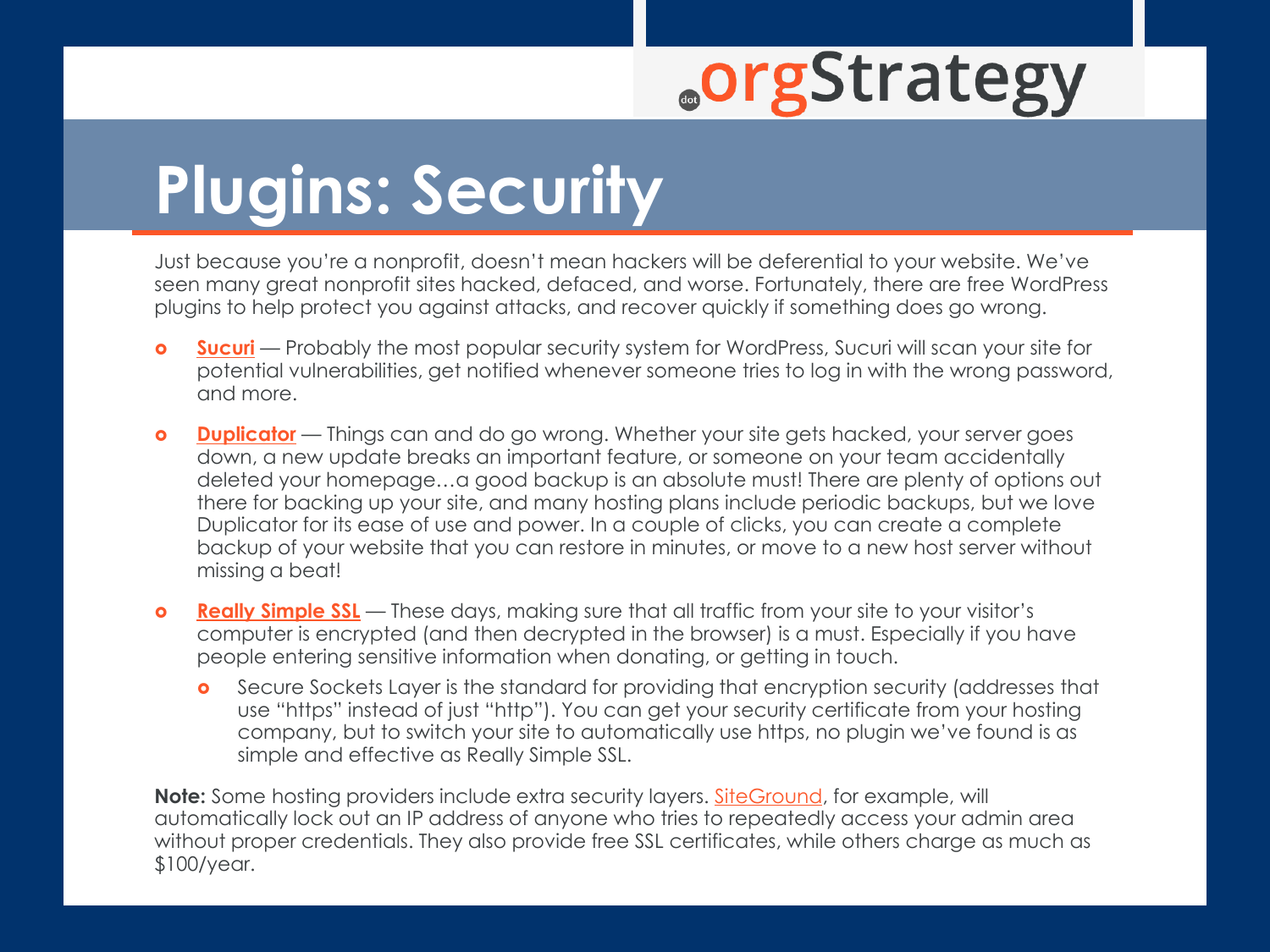#### **Plugins: SEO (Search Engine Optimization)**

There's no point in building a website if no one can find it, and that means it has to be optimized for Google and other search engines.

- **o** [Yoast SEO](https://wordpress.org/plugins/wordpress-seo/) This free plugin is incredibly useful in helping your website pages get found, and to control how they appear on Google, Facebook, Twitter and others. There are too many great features to list. Just install it and watch a few tutorial videos to get your site seen.
- **o [Simple 301 Redirect](https://wordpress.org/plugins/search/simple+301/)** Whether you're moving to a new website, just moving a page or deleting one, a "301" redirect is an instruction to browsers and Google that's like a forwarding address for your mail. Without it, you get those infamous "404: Page not Found" errors. Your visitors don't like those, and neither does Google!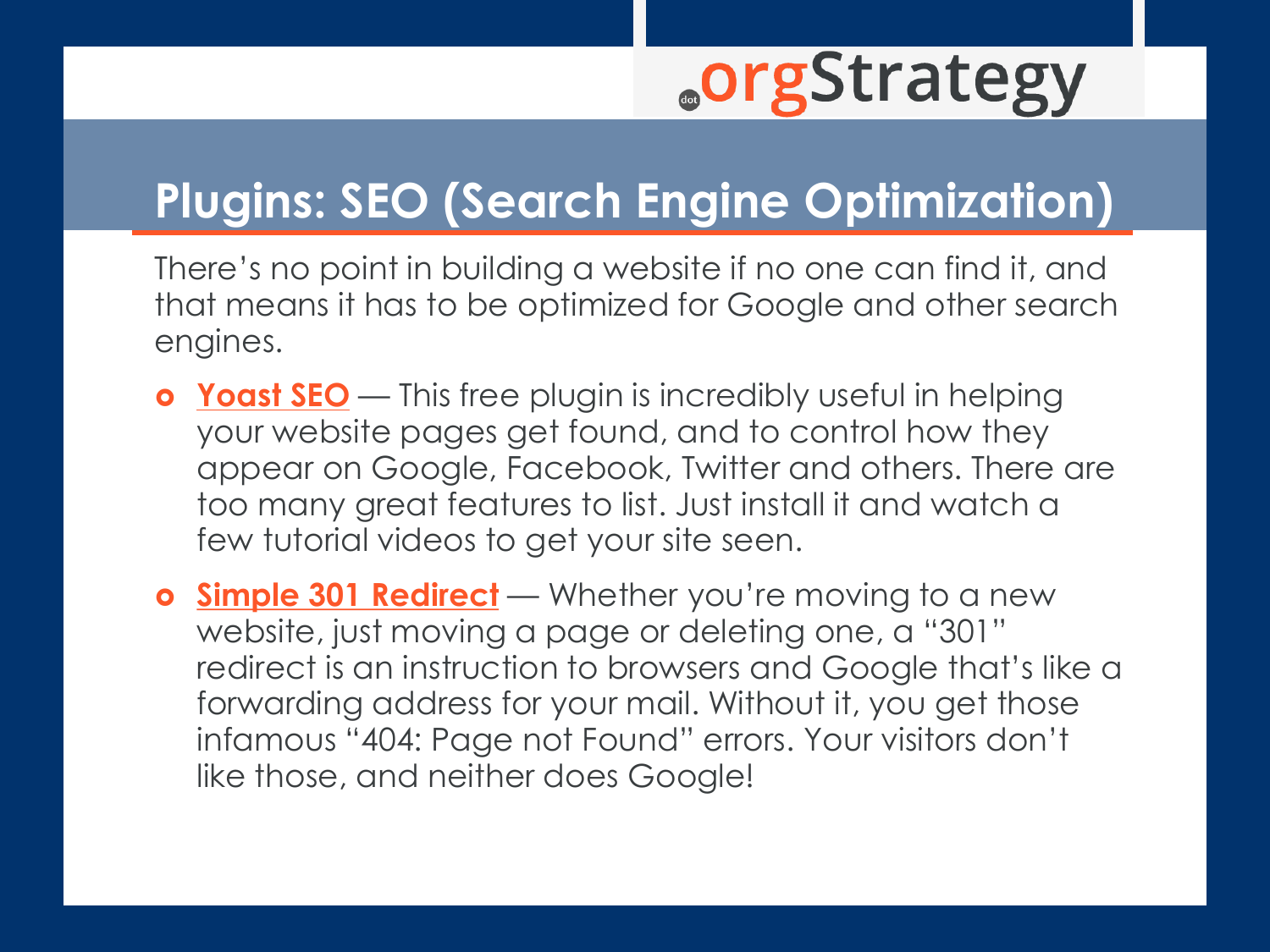# **Plugins: Speed**

Another factor in SEO and user experience as a whole, is how long it takes for your site to load. Attention spans are low, and Google knows it, so they give preference to fast-loading sites in search results. These plugins help make sure your page loads quickly:

- **[JetPack](https://wordpress.org/plugins/jetpack/) Photon** This free plugin from the makers of WordPress is full of features that expand functionality. Some are more useful than others. Photon helps your pages load faster—and takes the burden off of your server—by using a fast CDN (Content Distribution Network) to host and deliver your images to users.
- **o [WP Fastest Cache](https://wordpress.org/plugins/wp-fastest-cache/)** There are several popular caching and optimization plugins out there. They all work in similar ways to reduce the time that your server takes to render a page and send it to the site visitor. WPFC is our favorite for its features, ease of setup and performance.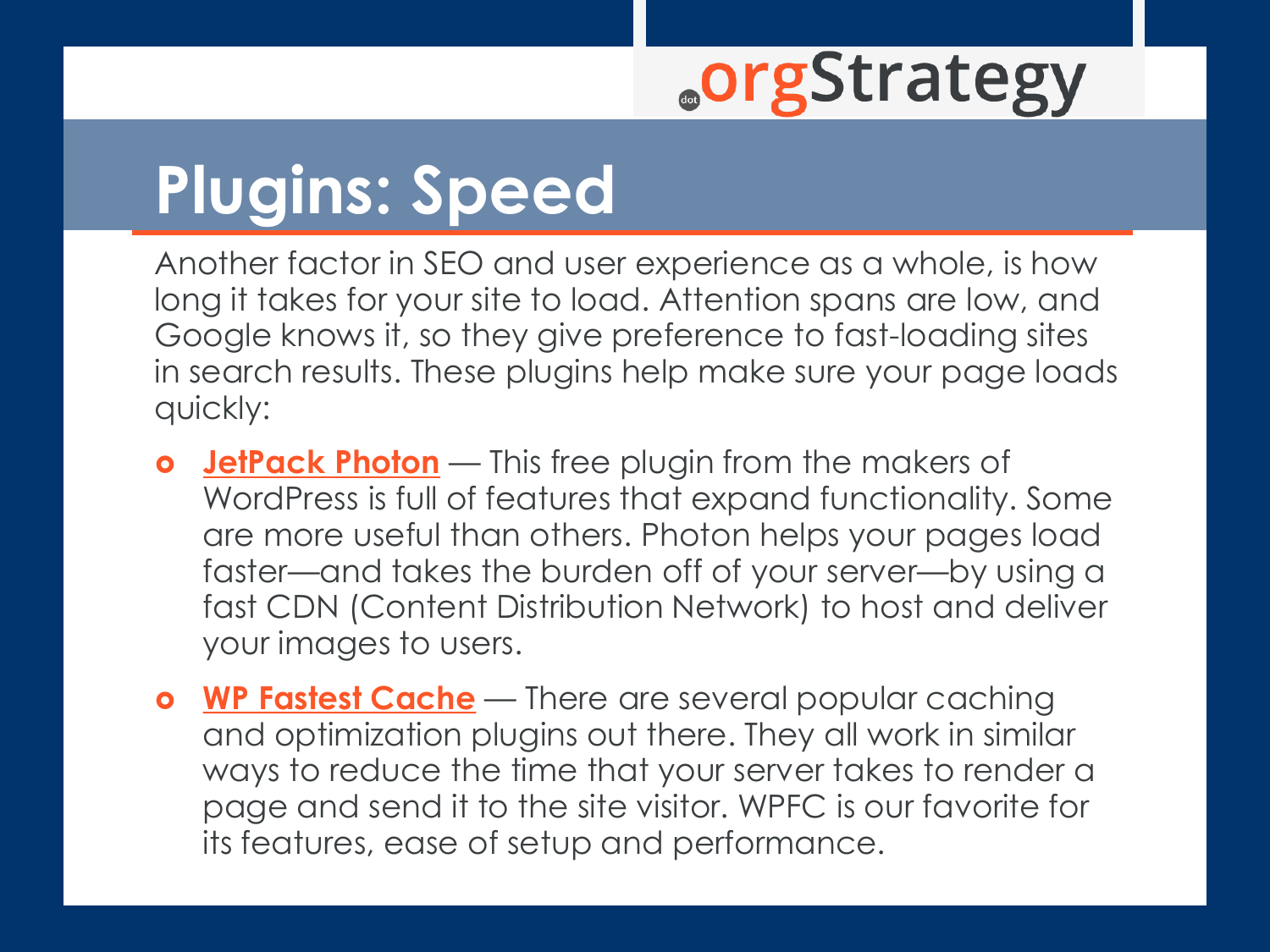# **Plugins: Social Sharing**

A critical factor in increasing word of mouth is how and when you ask people to share your content, and how easy it is for them to do it. Here are our favorite plugins to extend social sharing functionality:

- **[JetPack](https://wordpress.org/plugins/jetpack/)** Another feature of this free plugin from the makers of WordPress, JetPack adds sharing buttons to blog posts and other areas, keeps count of how many times things were shared, and more.
- **o [AddThis](https://wordpress.org/plugins/addthis/)** One of the original sharing toolsets, AddThis created a plugin for WordPress that looks good and works well, with built-in analytics to track results.
- **o [Monarch](https://dotorgstrategy.com/divi)** Another plugin from the makers of Divi. Monarch integrates easily with your content and gives you multiple options of where and when those share requests appear — as popups, fly-ins, inside your blog posts, on the side of your window, over your images, etc.